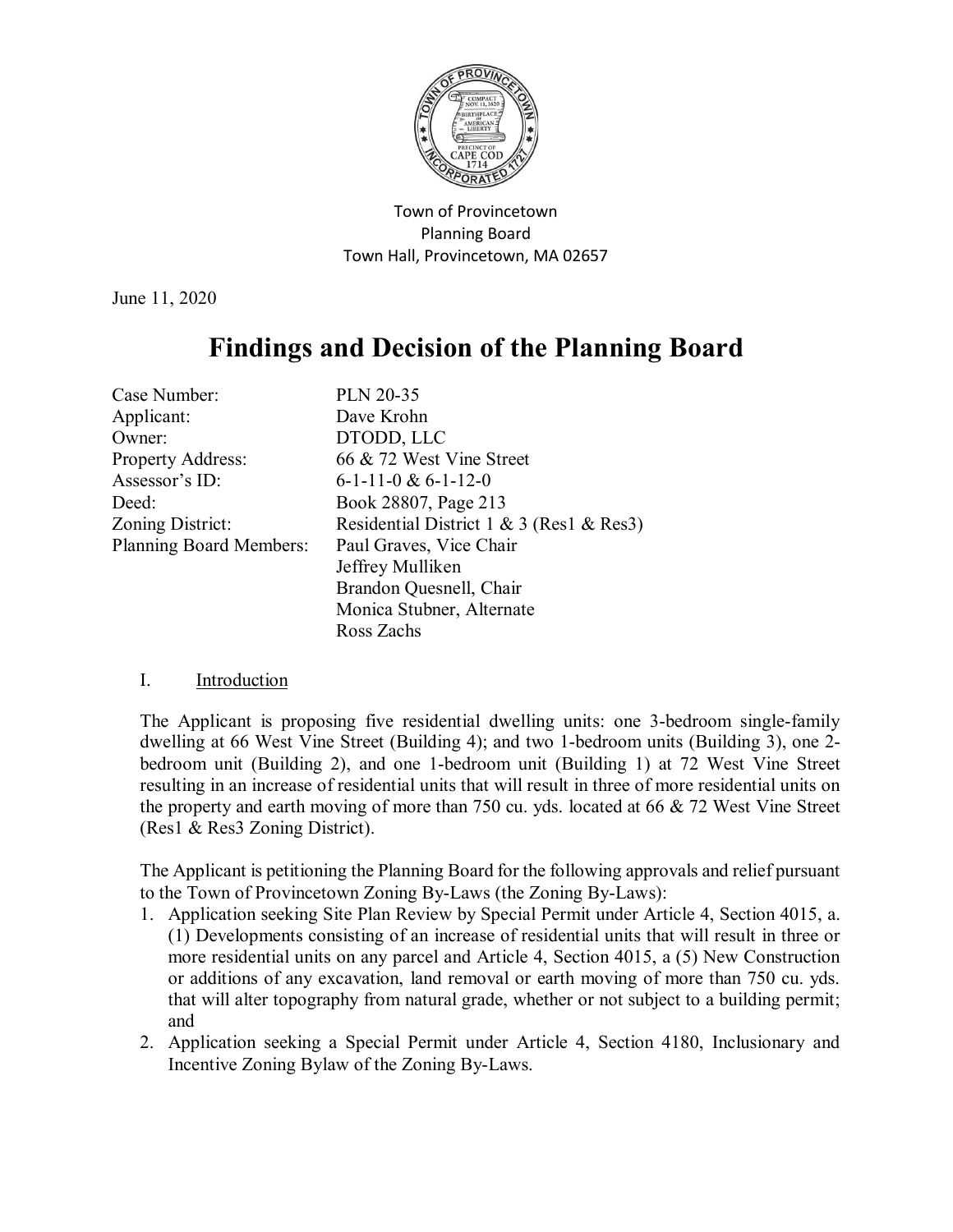#### II. Decision

The Planning Board hereby grants Site Plan Review by Special Permit relief pursuant to the Zoning By-Law, Article 4, Section 4015 a. (1) and Article 4, Section 4015 a. (5), and Special Permit under Article 4, Section 4180, Inclusionary and Incentive Zoning Bylaw.

## III. General Findings

- 1. Dave Krohn attended a pre-application conference with the staff of the Community Development Department on January 6, 2020.
- 2. The Application for Site Plan Review was received by the Community Development Department on February 14, 2020.
- 3. The Property is located at 66 & 72 West Vine Street in Provincetown, Massachusetts, is known by the Assessor's Office as Parcel ID: 6-1-11-0 & 6-1-12-0, is recorded land in Book 28807, Page 213 at the Barnstable County Registry of Deeds and located in the Residential Districts 1 & 3 Zoning Districts.
- 4. 66 West Vine is  $178,448 \pm$  sq. ft. in size, of which  $32,801 \pm$  sq. ft. are uplands, and is improved with an approximately  $1,200 \pm$  sq. ft. barn; and 72 West Vine is  $12,066 \pm$  sq. ft. in size.
- 5. The proposed Project includes constructing five residential dwelling units: one 3-bedroom single-family dwelling at 66 West Vine Street (Building 4); and two 1-bedroom units (Building 3), one 2-bedroom unit (Building 2), and one 1-bedroom unit (Building 1) at 72 West Vine Street, installing onsite septic systems, water and electric utility connections, gravel driveways and parking area, retaining walls, fencing, lighting, and appurtenant landscaping within the Property.
- 6. The Project results in a net increase of two or more dwelling units and may provide a Payment in Lieu of providing a fractional unit, to be made to the Housing Fund to fulfill the Affordable/Community Housing requirement calculated by (total  $#$  of new dwelling units) $x(16.67\%)x(affordability gap)x(33\%).$
- 7. The Applicant submitted project narratives dated February 12, 2020 and March 26, 2020 describing the Property, the Project, anticipated construction methods, as well as photos showing views of the Property from different perspectives.
- 8. Throughout the public hearing process, the Applicant submitted revised plans that reflected addressing the access, aesthetics, safety, and wellbeing concerns, including a revised site plan showing proposed utility locations, planting plan, lighting specification details, architectural plans, trash containment, bike racks, and information regarding vehicular access for the single-family dwelling at 66 West Vine Street via a separate dedicated driveway that will not be shared with the barn access or the dwellings located at 72 West Vine Street.
- 9. The Board held three public hearings on this matter: March 26, 2020, April 9, 2020, and April 23, 2020. Note that the hearings were held remotely in accordance with Governor Baker's March 12, 2020 Order Suspending Certain Provisions of the Open Meeting Law and March 23, 2020 Order imposing strict limitation on the number of people that may gather in one place. The Applicant joined by Chris King, an engineer, and Brad Walker, an architect presented the Project. A presentation was made at each hearing and the Board provided an opportunity for all those attending the public hearing to be heard.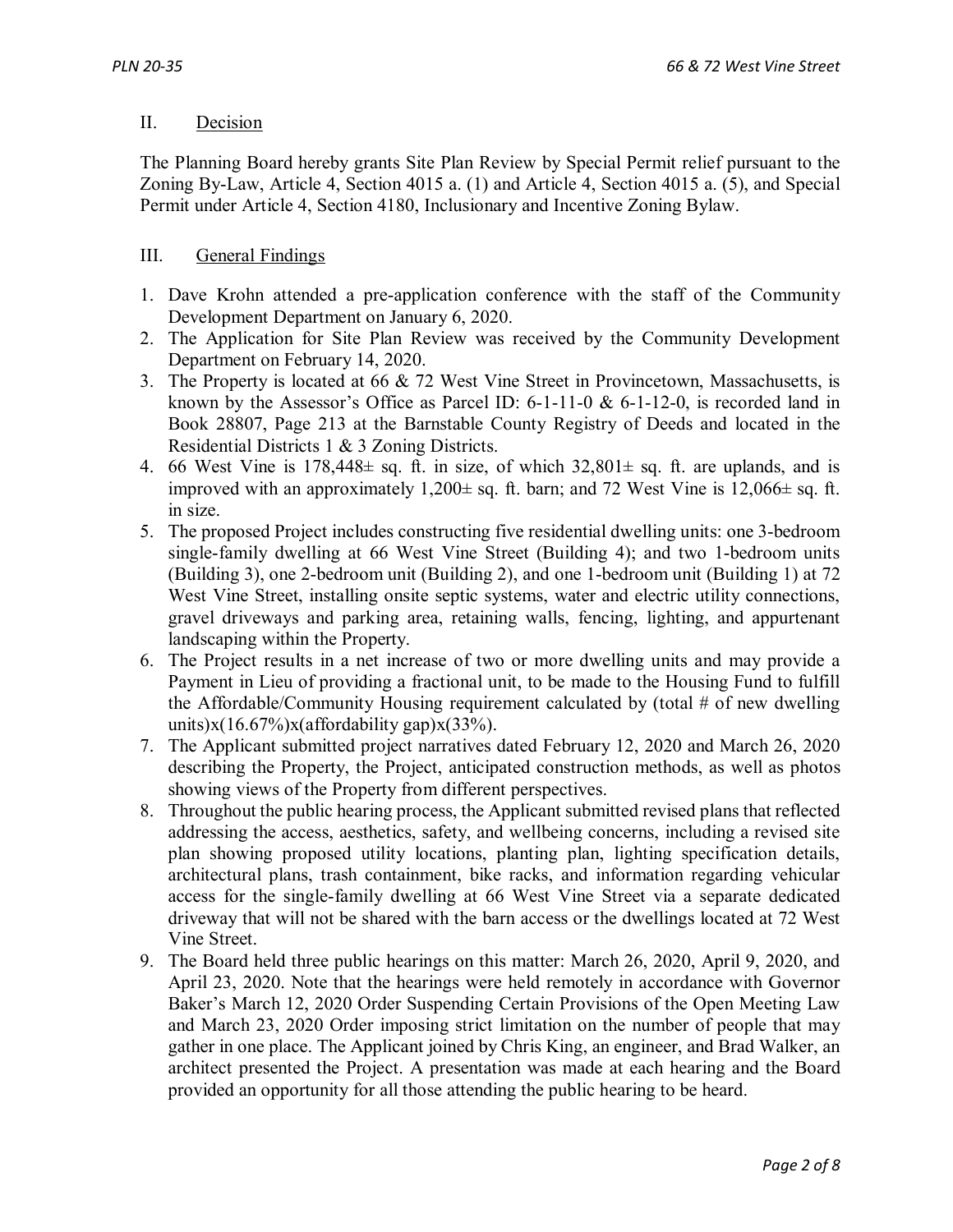- 10. There were four letters in support of the Project and fifteen letters with concerns or opposition to the Project. Those in attendance providing public comment and written letters include the following summarized concerns: development is proposed within or near protected wetlands, areas that flood, restricted open space, or wildlife habitat (private easements and wetland resource area delineation are not within the Board's purview. The Project received Orders of Conditions issued by the Provincetown Conservation Commission as DEP File 58-026 and DEP File 58-028); development would aggravate roadway danger at the "S" intersection or "blind corner" of Blueberry Lane and West Vine Street (Letter from Attorney David S. Reid dated April 22, 2020 explains that this portion of Blueberry Lane is an easement and the land is privately owned by 78 West Vine Street and not under the control of the Applicant or the Town of Provincetown); development is out of scale or will increase traffic (the Properties were created via ANR [Approval Not Required] having the minimum lot size and frontage required by zoning; the density of the residential development complies with zoning; the Applicant presented photos and evidence that the existing condominium buildings located at 19 Creek Road, 58 West Vine Street, and 57 West Vine Street are taller in height at 2.75 or 3 stories and larger than the individual buildings being proposed as part of the Project; 72 West Vine Street will utilize the existing driveway currently serving the barn and property); proposed septic tanks are too close to water or wetlands (The proposed septic systems were reviewed by the Provincetown Health Department and determined to comply with Title 5, and were issued Disposal System Construction Permits BOHDC-20-1203 and BOHDC-20-1204); and the development uses fill to alter the natural grade and increase the building height (Project Engineer Chris King provided evidence showing that the methods used to calculate the proposed volume of fill, the existing natural grade, and the height of the proposed buildings above grade used standard engineering calculations and were done in accordance with the definitions of the Zoning Bylaw; the Applicant submitted cut and fill volume calculations showing  $1,562\pm$  cu. yds. of fill needed; the Applicant submitted revised architectural plans dated April 15, 2020 showing the height of the single-family dwelling was reduced from  $28\pm$  ft. to  $25\pm$  ft.). Those providing verbal testimony and written comments included abutters and other members of the public.
- 11. At the April 9, 2020 public hearing, a member of the public notified the Board that other members of the public were attempting to participate in the remote meeting and were unable to do so. The Board continued the meeting of April 9, 2020 to allow additional time for members of the Public to submit written comments and to participate at the next meeting scheduled for April 23, 2020.
- 12. The Applicant submitted plans, exhibits, and renderings of the Project and the Planning Board members had sufficient time to review the plans prior to the hearing. Plans included:
	- a. Plan set entitled "Site Plans for Bayberry Hollow Farm" prepared by Atlantic Design Engineers, Inc. for Owner DTODD, LLC and Applicant David Krohn dated April 2, 2020 and certified by Richard Tabaczynski, PE No. 33746 in 9 sheets (24x36).
	- b. Plan set entitled "Bayberry Hollow Farm" prepared by Over Under Architect in 19 sheets (11x17), uncertified, showing the Main House dated April 15, 2020 (A100, A200, A201, A300, and A900), Farm House Ag Barn dated August 6, 2019 (A100.1, A200.1, A201.1, A202.1, A300.1, A301.1, and A900.1), and Barndominium dated August 6, 2019 (A100, A200, A201, A300, and A900).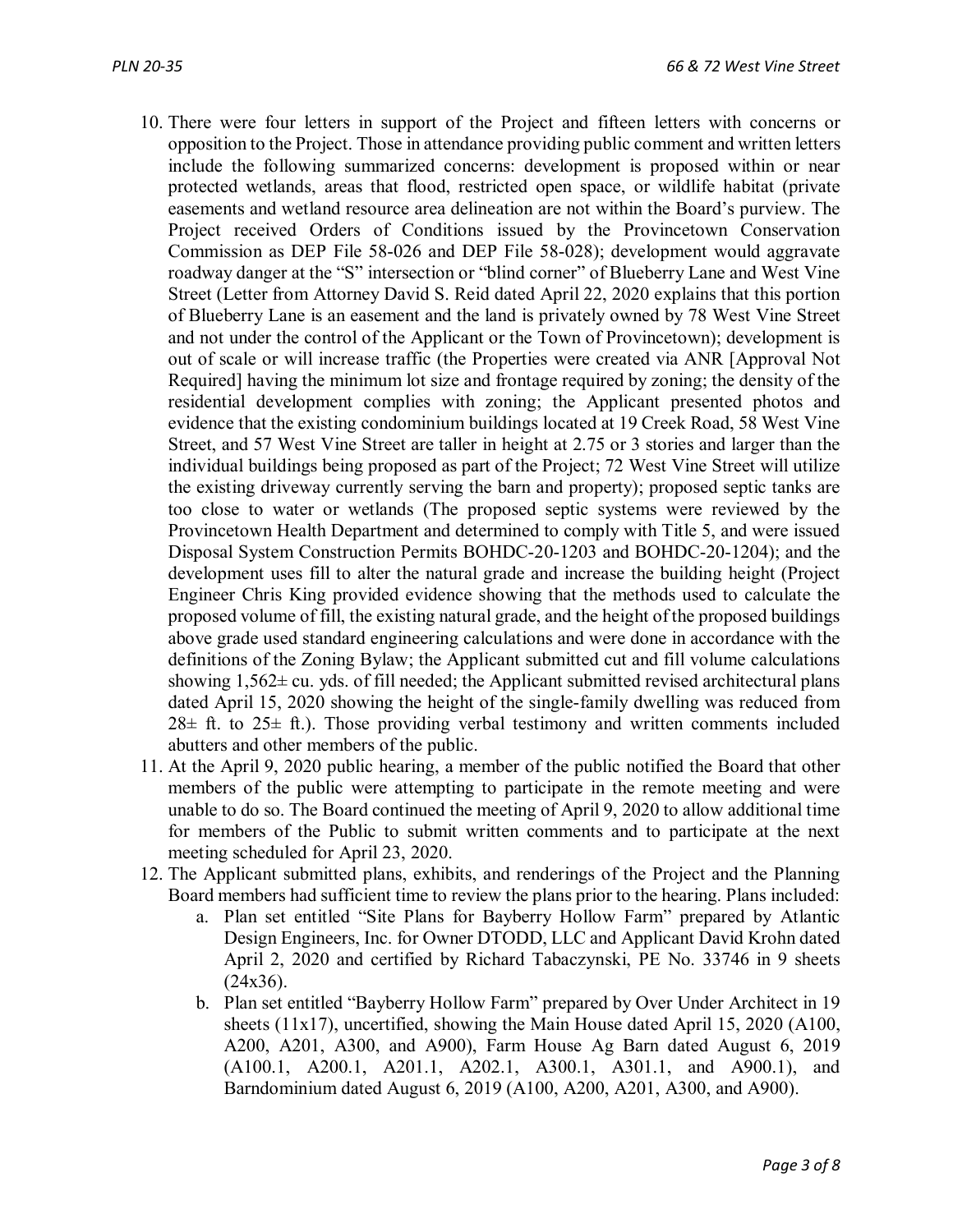- c. Plan entitled "Volume Cut/Fill Calculations for Bayberry Hollow Farm" prepared by Atlantic Design Engineers, Inc. dated December 4, 2020 at a scale of  $1" = 20'$ , uncertified, in 1 sheet (24x36).
- d. Plan set entitled "Bayberry Hollow Farm" prepared by Walker Architects dated April 9, 2020, uncertified, in 5 sheets (11x17) including Site Plan, Planting Plan, Fence Plan, Lighting Plan, and Misc. Product Documentation.
- IV. Applicable Law, Decision Criteria, and Specific Findings:
- A. Site Plan Review by Special Permit

Article 4, Section 4035, Review Criteria:

*In its review of the site plan, the Planning Board shall consider the following:*

- *a. That the plan is in accordance with the Provincetown Zoning By-Laws and is consistent with the goals of the Local Comprehensive Plan.*
- *b. That the plan meets the design requirements outlined in Section 4163.*
- *c. That the plan shall address the requirements of Section 5331.*
- *d. Protection of public amenities and abutting properties through the mitigation of any detrimental impacts of any proposed use;*
- *e. Protection of unique, natural, scenic, or historic features of the site,*
- *f. The safety and convenience of pedestrian and vehicular movement within the site, and in relation to rights-of-way and properties in proximity to the site;*
- *g. Protection of the public health and safety within and adjacent to flood hazard areas;*
- *h. That the plan shall conform to the Illumination Standards of Section 3430 Illumination.*

The Planning Board hereby finds the following:

- a) That the Project is in accordance with the Provincetown Zoning By-Laws and is consistent with the Land Use and Growth Management Goal of the Local Comprehensive Plan (LCP) where the project is consistent with the predominant scale, massing, density, and architectural style of existing buildings and Economic Development Goals of the LCP where the Project locates development so as to preserve Provincetown's environmental and cultural heritage, minimize adverse impacts, and enhance the quality of life.
- b) That the Project meets the design requirements outlined in Section 4163 as described herein.
- c) That the Project does not require a Development Impact Statement where the scope of the project and the characteristics of the location do not indicate a need, and therefore the requirements of Section 5331 have been adequately addressed.
- d) That the Project's proposed use of retaining walls, fencing, landscaping, and lighting protects adjacent public land and abutting properties by avoiding detrimental impacts and maintains existing residential uses consistent with the uses in the neighborhood.
- e) That the Project proposes to maintain the existing barn and agricultural uses associated with the barn, construct buildings that are approximately 35% below the neighborhood average building scale, maintain 52% green area within 72 West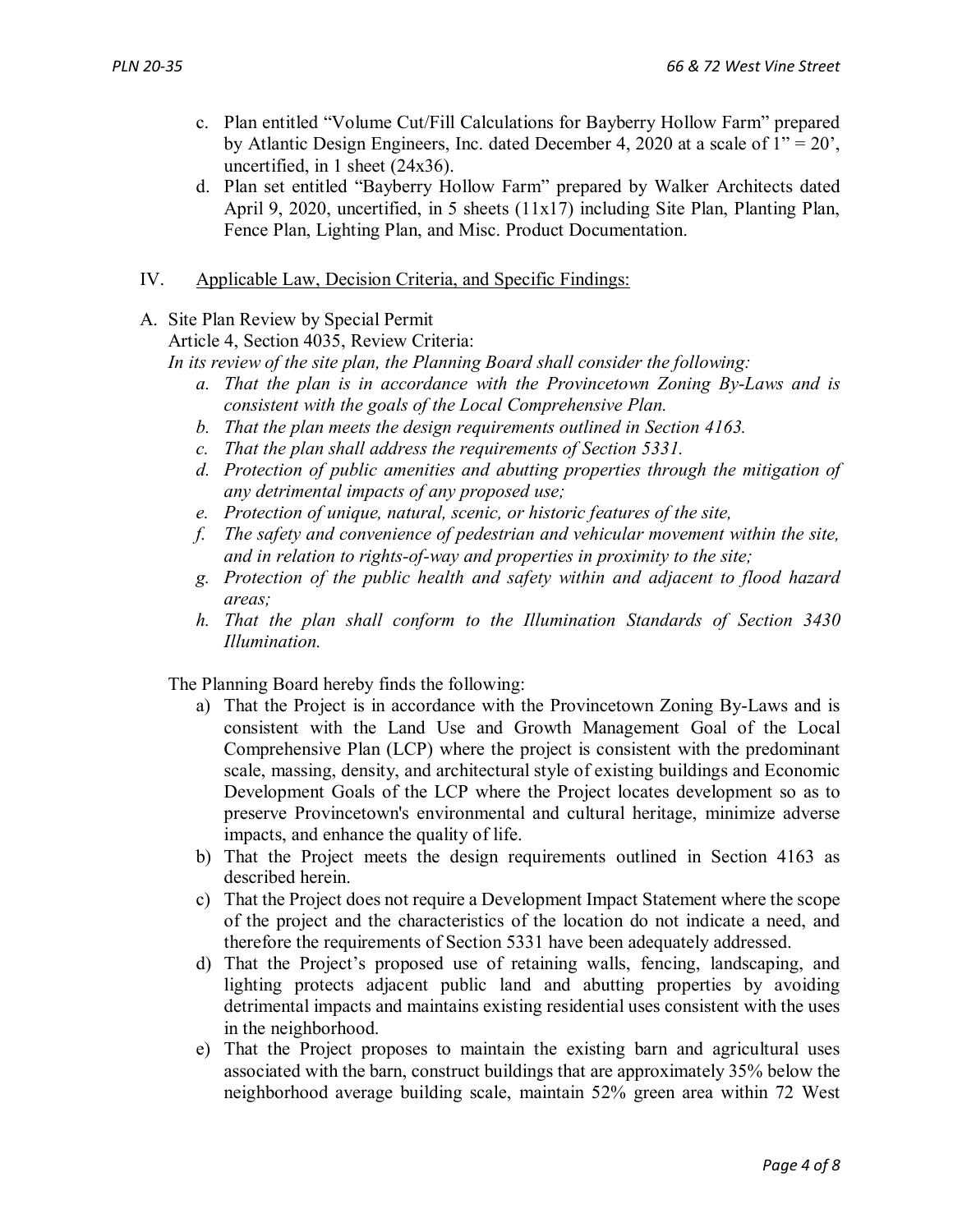Vine Street and 87% green area within 66 West Vine Street in an effort to minimize impacts on the unique, natural, scenic, and historic features by avoiding significant detrimental impacts.

- f) That the single-family dwelling at 66 West Vine Street will have two parking spaces and room for turning vehicles around to use its own deed-restricted driveway easement to access the right-of-way and this vehicular movement will remain separate from that of 72 West Vine Street, which will use the existing access located at the corner of West Vine and Creek Road, where a proposed gravel driveway and parking spaces for nine vehicles will be provided for the barn and other dwelling units, as well as pedestrian paths with down lighting to access the street and parking areas in order to create safe and convenient pedestrian and vehicular movement within the site, and in relation to rights-of-way in proximity to the site;
- g) That public health and safety is maintained where work is not proposed within a flood hazard area identified by the current FEMA flood map and the Project has received Orders of Conditions issued by the Provincetown Conservation Commission as DEP File 58-026 and DEP File 58-028 with erosion and sediment control conditions designed to preclude work from impacting adjacent wetland resource areas;
- h) That the Project conforms to the Illumination Standards of Section 3430 Illumination where the Project's lighting plan shows the locations of proposed darksky compliant building-mounted, deck, and path lighting.
- B. Site Plan Review by Special Permit

Article 4, Section 4163, Residential Design Standards:

*In its review of the site plan, the Planning Board shall require that the following minimum standards be met if applicable. The Planning Board may waive any design standard which would be unreasonable to enforce due to the peculiarities of the site or size of the development.*

- *1. Ways within the site shall not intersect another way without the site or street outside the site at less than sixty degrees.*
- *2. Curb radii at street intersections shall not be less than twenty-five feet.*
- *3. The minimum width of traveled surface within the site shall not be less than eighteen feet.*
- *4. Where unusual topographical conditions exist, the Board may permit center line grades to be up but not greater than twelve percent.*
- *5. All storm water drainage is to be contained within the site in a manner acceptable to the Planning Board.*
- *6. In new construction utility service shall be underground.*
- *7. Surfaces of parking area should be suitable for the purpose planned.*

The Planning Board hereby finds the following:

- 1) That this standard is not applicable where no new ways are proposed.
- 2) That this standard is not applicable where no new public intersections are proposed; however, it was represented by the Applicant that his property had the benefit of an easement to create and use the "Proposed Driveway" from West Vine Street to his property at #66 West Vine Street. The abutters who own this adjoining property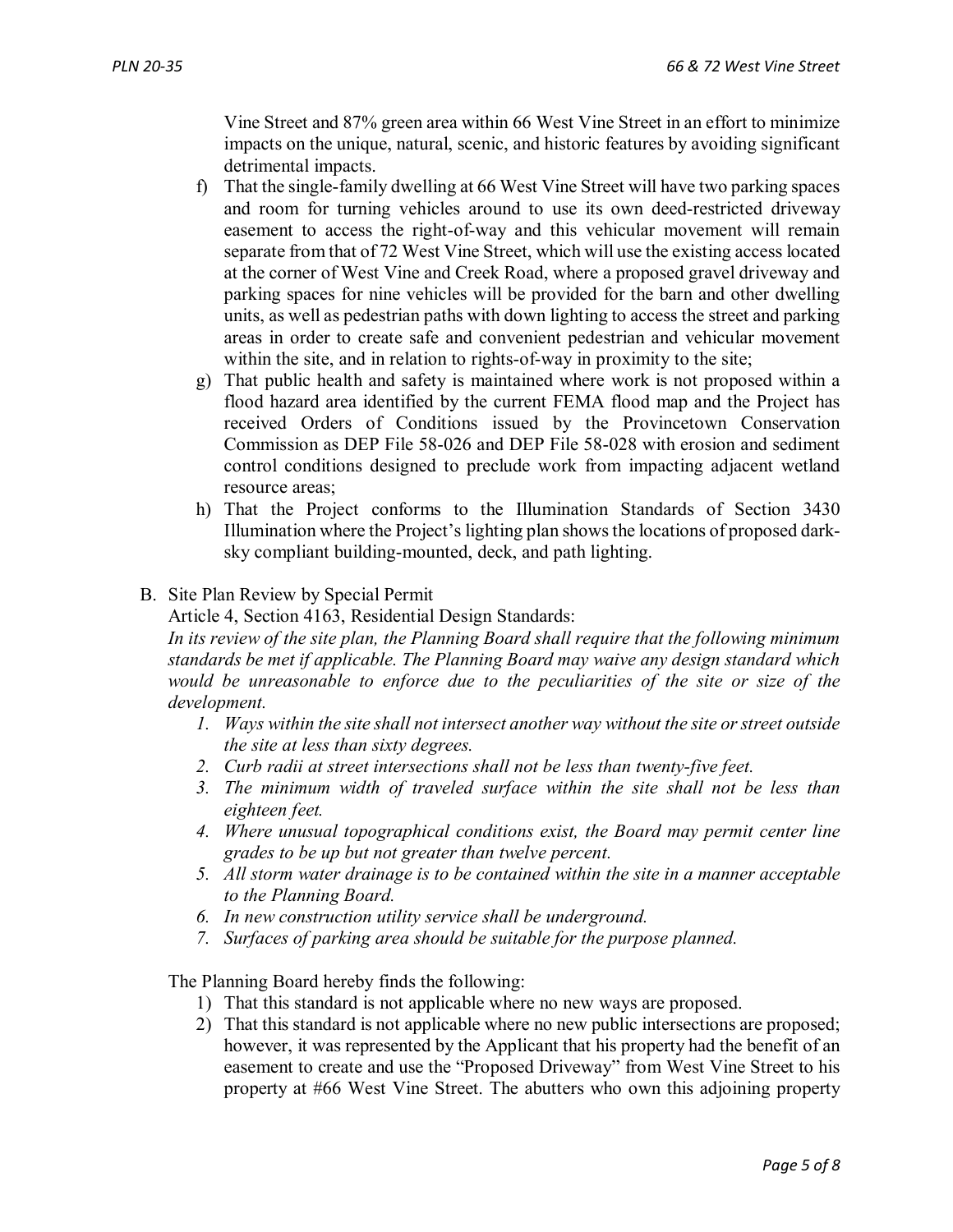acknowledged the existence of this easement, but requested that the limitation of the easement be noted in the decision and are conditioned herein.

- 3) That the width of the existing entrance driveway located at the corner of West Vine Street and Creek Road will be maintained for access to 72 West Vine Street in order to minimize impacts to the neighborhood and that the internal drive aisle accessing the proposed nine parking spaces is proposed to be approximately 18 ft. wide.
- 4) That this standard is not applicable where the proposed drive aisle is less than 110 ft. long and proposed grades are relatively flat.
- 5) That the Project is designed to preclude stormwater runoff during construction through compost-filled silt socks located at the downgradient limit of work and permanent stormwater management is designed to direct and infiltrate runoff and the Project is conditioned that all stormwater runoff from proposed impervious surfaces will be fully contained and infiltrated within the Property.
- 6) That proposed utility service connections are located underground as depicted on the plans.
- 7) That the proposed pervious gravel driveways and parking areas as depicted and detailed in the plans are designed to be suitable for residential uses.
- C. Special Permit, Article 4, Section 4180, Inclusionary and Incentive Zoning By-Law: *This inclusionary bylaw shall apply in all zoning districts to the following uses: a. Any development that results in a net increase of two or more dwelling units, whether by new construction or alteration, expansion, reconstruction, or change of existing residential or non-residential space or use…A. Development of 2 to 5 new dwelling units shall require the granting of a Special Permit by the Planning Board and a Payment in Lieu of providing a fractional unit to be made to the Housing Fund to fulfill the Affordable/Community Housing requirement.*

*(1) Payment shall be made in accordance with the following formula, so that the Affordable/Community Housing requirement is equal to the total number of new dwelling units multiplied by 16.67%, and based on 1/3 or 1/2 of the affordability gap, as follows:*

• *For 2-3 new dwelling units, the Payment in Lieu= (total # of new dwelling units)x(16.67%)x(affordability gap)x(33%)*

*(2) The Payment in Lieu shall be made at and upon the sale or certificate of occupancy of each unit, whichever occurs sooner.*

*a. Year-round rental unit development: When the development consists of yearround rental units, a lien shall be filed against the property which states that the Payment in Lieu shall be deferred until such time as the year-round rental use ceases, with the full balance due upon change of use.*

*b. The developer shall enter into a binding written agreement with the Town of Provincetown, before the issuance of the first Building Permit and with appropriate payment surety arrangements, to provide the required payment(s) to the Housing Fund, and with a notice of the required payments to be recorded against the property before any Certificate of Occupancy is issued if full payment has not been made at the time an application is filed for a Certificate of Occupancy.*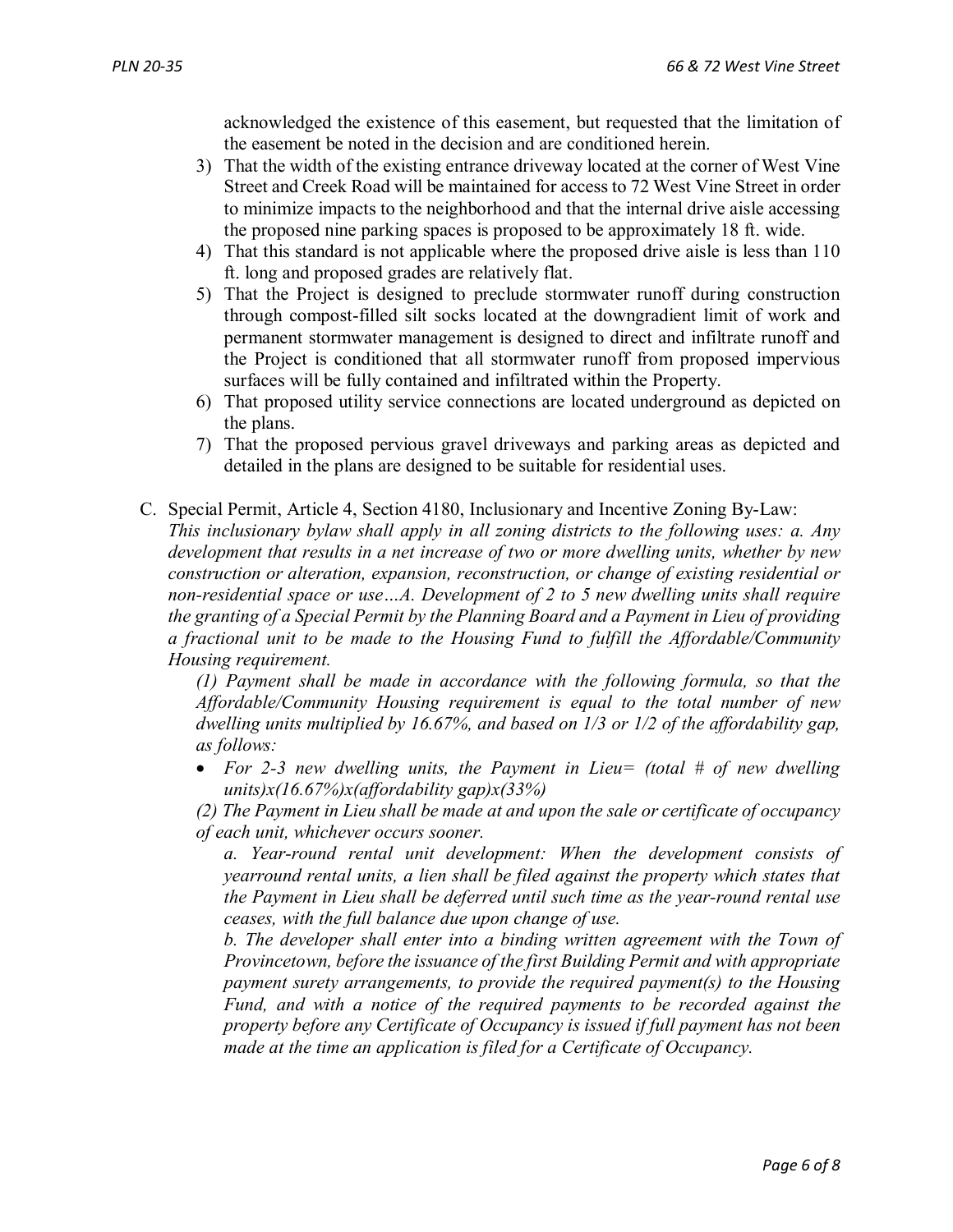The Project proposes five new dwelling units and the Applicant is opting to provide a Payment in Lieu of providing Affordable or Community Housing units or fractional units to the Housing Fund in the amount of \$109,232 [(5 total new dwelling units)x(16.67%)x(\$397,129 affordability gap for FY 2020)x(33%)] that will be paid at and upon the sale or prior to the issuance of a certificate of occupancy, whichever occurs sooner as required by the Inclusionary and Incentive Zoning Bylaw of the Zoning By-Laws.

- D. As a result of the of the General and Specific Findings above (Sections III and IV), the Board finds that the social, economic or other benefits of the Project for the neighborhood or Town outweigh any adverse effects such as hazard, congestion or environmental degradation.
- E. Waivers. No waivers were requested as part of the Application.

### V. Vote

Vote PLN 20-35:

Motion by Ross Zachs to approve Site Plan Review by Special Permit pursuant to the Zoning By-Law, Article 4, Section 4015 a. (1) and Article 4, Section 4015 a. (5), and Special Permit under Article 4, Section 4180, Inclusionary and Incentive Zoning Bylaw for the Project located at 66 & 72 West Vine Street within the Residential District 1 and 3, subject to the conditions herein. The Motion was seconded by Paul Graves.

VOTE: By 5 in favor, 0 opposed, and 0 abstaining the Planning Board Approved this application.

#### VI. Conditions:

- 1. Exterior lighting on the property shall be dark sky compliant;
- 2. Bicycle racks shall be either the "inverted u" or "hitching post" type and located as shown on the approved plans;
- 3. Screened trash enclosures will be installed as shown on the approved plans;
- 4. All plantings on the property shall be native species and drought-tolerant;
- 5. All stormwater runoff from proposed impervious surfaces will be fully contained and infiltrated within the Property;
- 6. The proposed driveway from the single-family dwelling at 66 West Vine Street is limited to providing access to and from the single-family residence in accordance the easement granted solely for purposes of the installation and use of a driveway to be constructed by and maintained at the sole cost and expense of the Grantee over the above-described premises to serve as access to one (1) single-family residence to be constructed on the land shown as that of Martha A. Roderick and described in Land Court Document 1,106,387 recorded at the Barnstable Registry of Deeds. The easement includes using the driveway for the installation of utilities to serve the house at 66 West Vine Street and the proposed driveway shall not provide access to any other portion of the site either during construction or in the future.